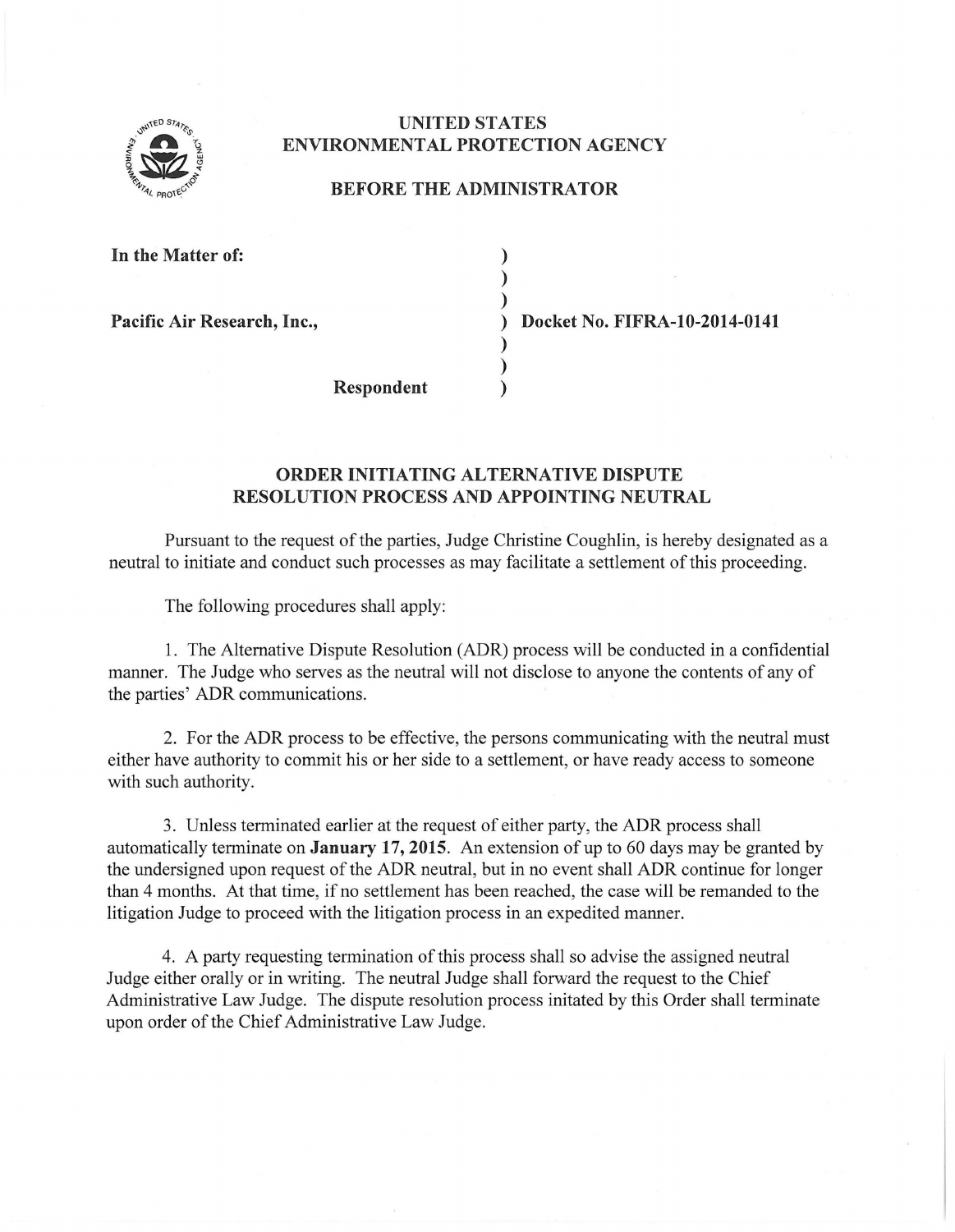5. At the termination of the ADR process, the parties will be sent a questionnaire to elicit their views and the experience with the process. The contents of individual questionnaires will be kept confidential and will be made available to the neutrals and others only in a composite format.

6. Please note that pursuant to an official EPA pilot program, rather than filing all documents with the Regional Hearing Clerk as specified in 40 C.F.R. § 22.5(a), **all documents and correspondence filed in this matter shall be filed with the Headquarters Hearing Clerk**  at the following address: Sybil Anderson, Headquarters Hearing Clerk, Office of Administrative Law Judges, 1200 Pennsylvania Avenue, N.W. , Mail Code 1900R, Washington, D.C. 20460. If filings are sent by commercial carriers, such as UPS and Fedex, or hand-delivered, the following physical address should be used: Ronald Reagan Building, Rm. M1200, 1300 Pennsylvania Avenue, NW, Washington, D.C. 20004. The Regional Hearing Clerk may properly reject any documents that a party attempts to file in the Regional Office while this matter is before the Administrative Law Judge.

Susan L. Biro<br>Chief Administrative Law Judge

Chief Administrative Law Judge

Dated: November 18, 2014 Washington, DC